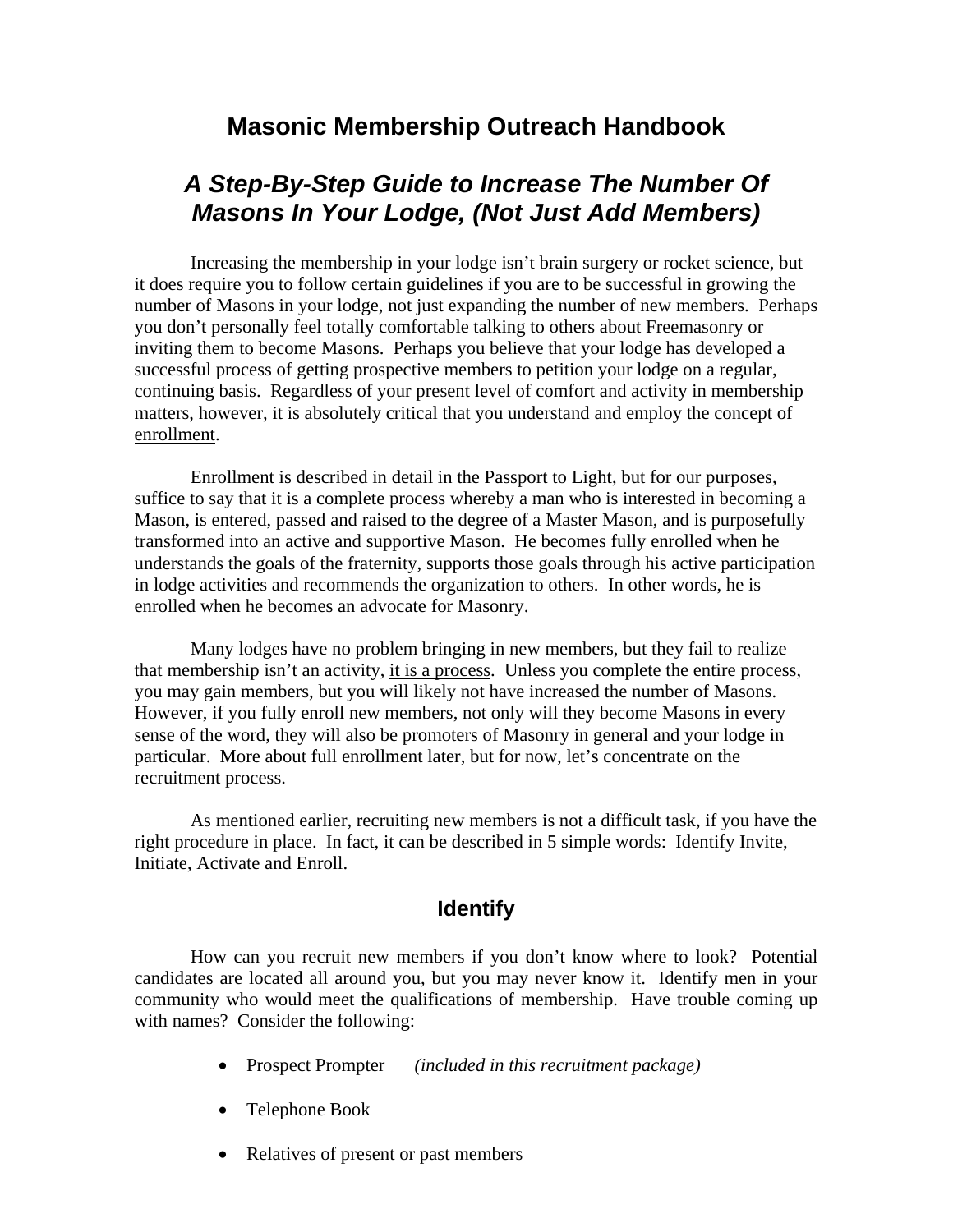- Look through the local newspaper for people who recently or will celebrate 25-year wedding anniversaries or even wedding announcements. Both of these events help identify potential "Baby-Boomers" who may find themselves with more time on their hands. These are men who now are looking for exactly what masonry has to offer – a chance to "give back" to their communities, a sense of belonging, fraternal relations, etc.
- Don't overlook men who have expressed an interest in the past, even those who may have taken their  $1<sup>st</sup>$  or  $2<sup>nd</sup>$  Degree(s). maybe it simply wasn't the right time or perhaps there were other circumstances that prevented them from becoming a Mason.

### **Invite**

 Invite your friends and acquaintances to become Masons. Most people don't join an organization on their own – they need to be and expect to be asked. The vast majority of men never knew (nor understands why) they had to ASK to become a mason. Now that we can ask, the best way to get someone interested in becoming a Mason is to do just that - - ask HIM. Use the Invitation to Petition *(included in this recruitment package)* for those men who you think would benefit from becoming a Mason. Learn how to properly use the Invitation to Petition – it isn't for every occasion.

 When talking with friends or acquaintances about Masonry, keep in mind the following:

- Avoid the words "join" or "ask," both of which imply an expectation from the friend with whom you want to share your Masonry. *In other words, they will think you are trying to "get them into something." No one likes to be sold.* Instead, use terms such as "become a Mason" or say that you'd like to "share your Masonic experience with them."
- Focus on the benefits to him instead of on the features of Freemasonry.

 If the friend or potential Mason has been elected via the terms of the Invitation to Petition, formally invite him to become a Mason in writing with a letter or even with a regular invitation greeting card. (But follow-up in person!)

 When you are formally inviting the man or simply talking informally about Masonry, you will at some point have to talk with your friend in person, so it is important for you to be comfortable about talking Masonry.

 Some brothers have avoided talking with their friends about becoming a Mason – Afraid of being asked a question(s) for which they had no answer. The best way to combat this problem is to: a) increase your own personal knowledge about Masonry, and b) be aware of the questions that are most likely to be asked *(see enclosed list of Frequently Asked Questions FAQs*). Be prepared ahead of time for questions that are likely to come. Review the complete answers, but be ready to provide the quick, short, to-the-point response. Be able to explain the initiation process in a few short sentences (including the initiation fee and annual dues). Have some examples in mind of activities of the lodge, especially those that have benefited the community or schools.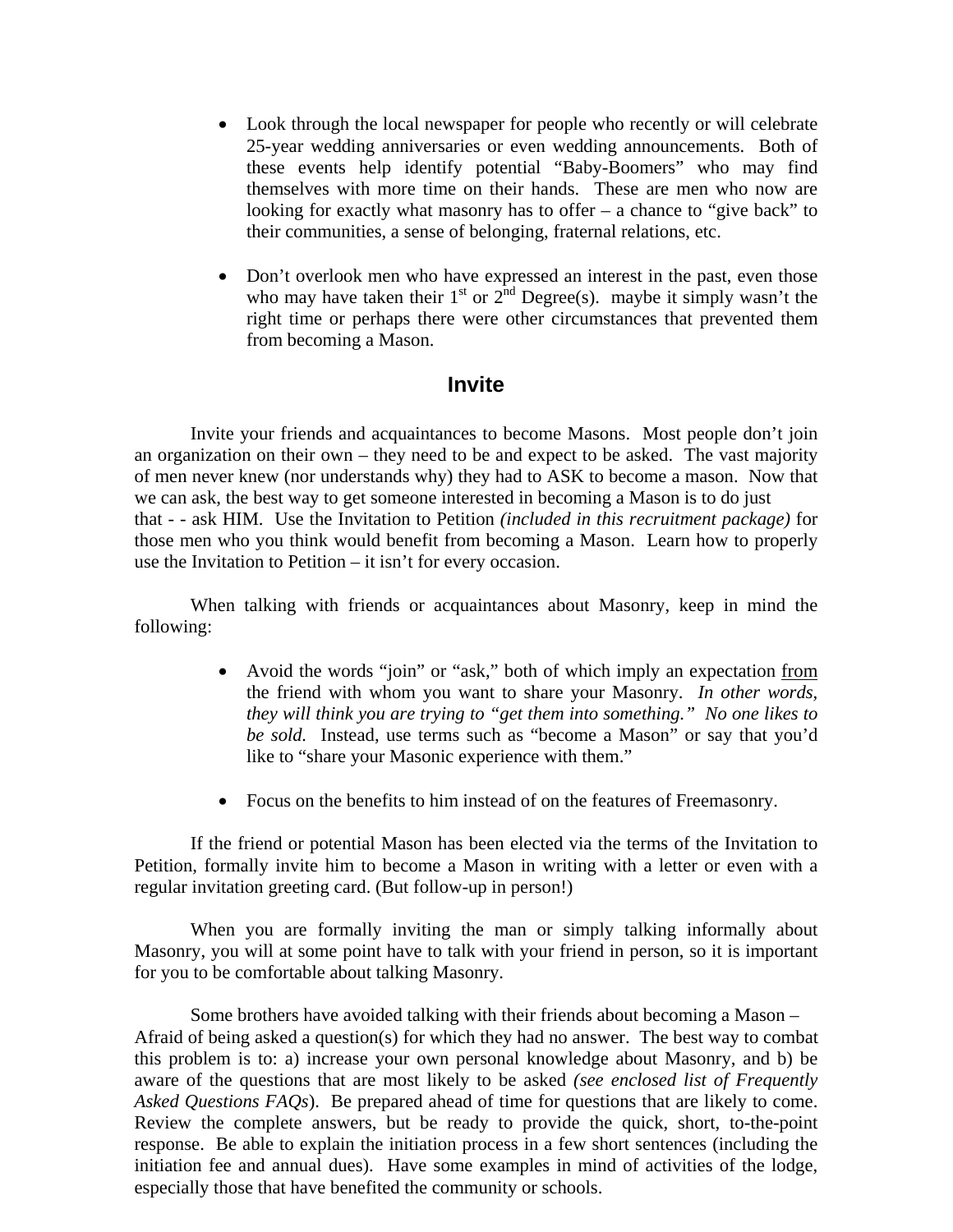Perhaps the best way to communicate with others about the fraternity is to simply consider your personal Masonic experience. Why did you become a Mason? Why do you remain a Mason? What experiences associated with Freemasonry have enriched your life? If your son or daughter, or grandson or granddaughter for that matter were excelling in sports or music, you'd be telling your friends and neighbors all about it. Why? Because you're proud of them – and you should be. Aren't you also proud of your Masonic membership? Share your Masonic Pride!!!

### **Initiate**

 Initiate and FOLLOW-THROUGH on that invitation. If after talking with your friend, he says he needs more time to think about it, or he must talk to his wife, do not push for an immediate decision. Do follow-up and GET BACK WITH HIM AT AN AGREED UPON TIME. If he is ready to join now, make sure you have a Petition on hand, give it to him and offer to assist him in filling it out. Collect the proper Initiation Fee, inform him of the process of reading and voting on his Petition, assume approval and schedule a date for his Initiation. DON'T DROP THE BALL!!!

 When it comes time for his initiation to take place, make sure you and the lodge make a good first impression on the new candidate. Everything that the candidate sees, hears, smells or tastes makes an impression on him and communicates something about your lodge. With that in mind, consider the following:

- Every part of the Masonic Temple must be clean and orderly. The candidate's garb should also be freshly laundered. The aprons should be neatly displayed, not wadded up in a pile. Let your members, as well as neighboring lodges know that you are having a degree on that date. Do your best to fill the sidelines, which will communicate an active, vibrant organization to a candidate, instead of one unable to get members to show up at anything.
- When speaking to the candidate, don't use Masonic jargon that he won't understand. Also, don't talk amongst yourselves while ignoring him – include him at every opportunity. After all, he is the only reason you are having a degree work that night.
- Is your lodge room musty, damp, dirty or dingy? Does it have a distinctive unpleasant odor? Take care of this before you initiate a candidate.
- Is the temperature properly set and maintained? Take care of this in order to have and provide a pleasant atmosphere for the degree conferral.
- Have refreshments available after the degree, making sure the food and drink you offer is pleasant to smell and taste. Consider having cold beverages as well as hot coffee.
- Don't just tell your candidate when and where his initiation will be held. PICK HIM UP AND TAKE HIM THERE.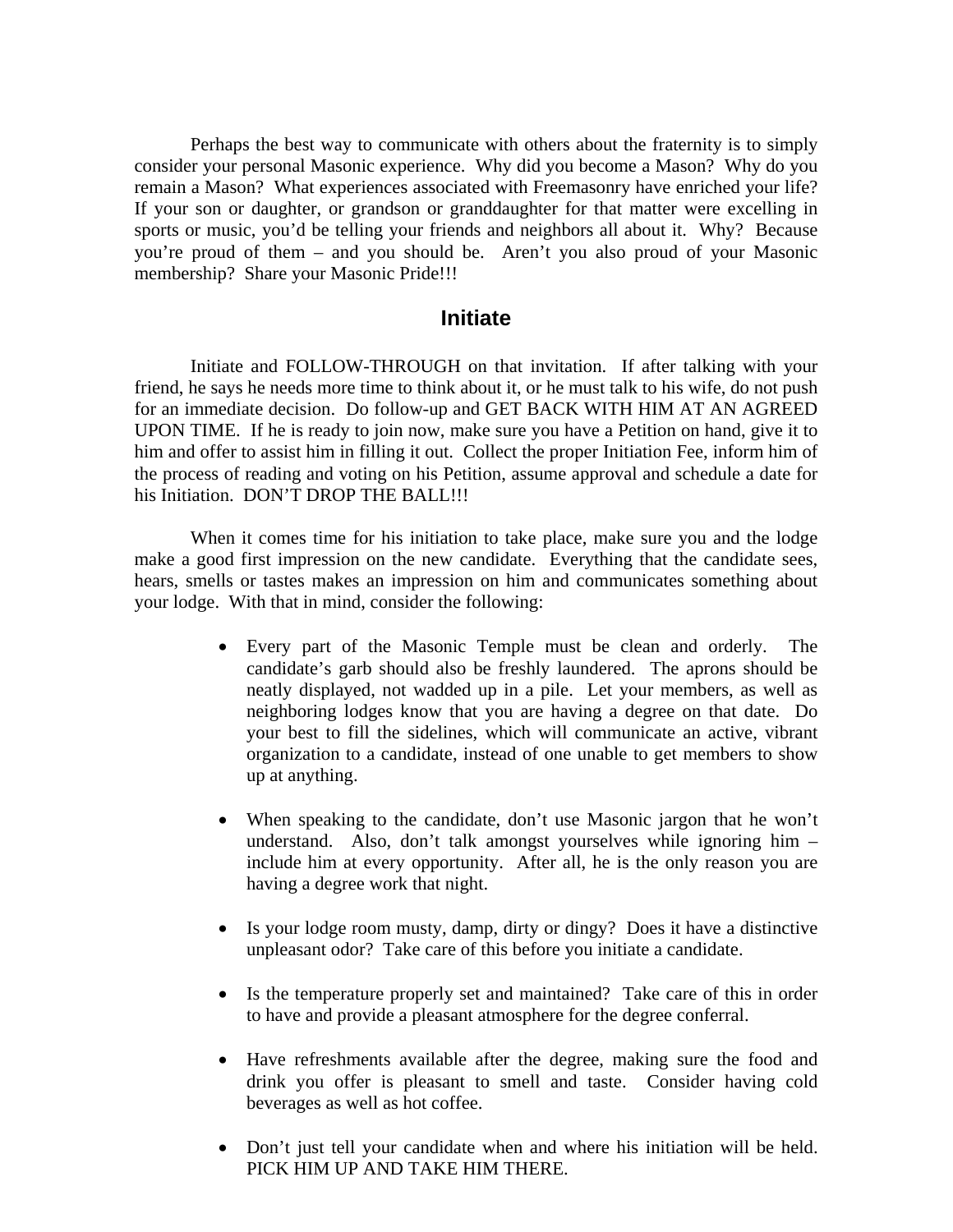Remember, he is your guest and should be accorded all the courtesies and hospitality that guests deserve, and that you would want to receive should you be a guest. He continues to be a guest – and deserve this special treatment – throughout this process until you have completed his enrollment as a full Mason.

 For instance, if you decided to plant a pear tree to assure a ready supply of sweet, fresh pears (and we all know there is nothing like a good pear), you would expend significant effort to assure this tree thrives. You might even plant several pear trees for the benefits of cross-pollination. You would watch for signs that your pear trees put down good roots. You would water, fertilize, mulch, stake, and protect the trees from pests. In its early days, weeks and months, you would check on them frequently to assess general health and growth. You would provide protection from the ravages of winter and devastation of a too hot summer. And you would continue these activities year in and year out because a pear tree is a long-term investment, not a single-season crop like tomatoes or beans. The new members in your lodge who are in transition to become Masons deserve no less attention and for no shorter period of time.

#### **Activate**

 The Masonic activation process can be broken down into four specific responsibilities that must be completed in sequence. And if you are doing this right, you may already have taken care of some:

### **See it – Learn it – Do it – Teach it**

 **See** what masonry is all about – experience it.

Learn enough about Masonry to talk intelligently comfortably with others.

**Live** your Masonry by being energetic in and around your lodge.

**Teach** your new members how to do the things that you and your fellow pillars of the lodge take responsibility for.

### **Don't Forget, Membership Is A Process, Not An Activity**

 Remember, simply bringing in a new member won't get the job done. He must be mentored throughout his first year and enrolled in your lodge. *(More information about enrollment can be found throughout the Passport to Light.*) Your job isn't finished when you collect the signed petition and initiation fee. Your job isn't finished after the new member has been a Mason for a year. Your job isn't even finished when you have enrolled him in the lodge. Your job is only completed when you have taught the new brother what he needs to know, including what he needs to know to one day take over your responsibilities. In shore, your job isn't finished until you have trained your replacements, and trained them to recruit and train their replacements… Masonry has a proud heritage; if you want it to have a bright future you must plan and act accordingly. Masonry isn't just for the here and now, it is for the future.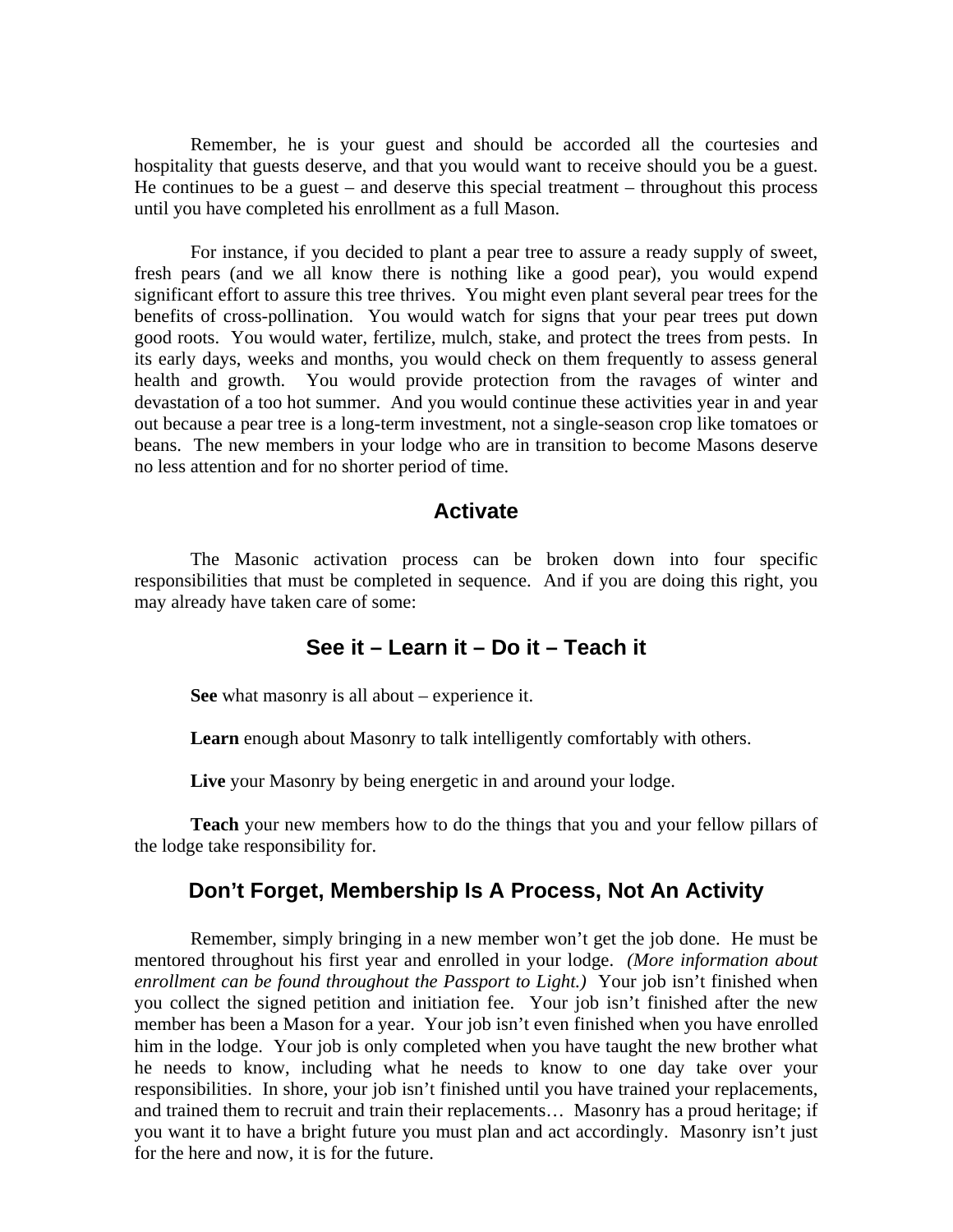## **Masonic Outreach Scripts**  *(NOT Connected to Invitation to Petition)*

*Exchange small talk to build rapport with your friend/acquaintance* 

- You: Hi Don have you got a few minutes to talk?
- Don: *Sure what's on your mind?*
- You: Well, it's something that I've been meaning to talk to you about for some time now, but was just waiting for the right moment. Don't worry, I'm not going to try and sell you something or take you to one of those "Opportunity Meetings."
- Don: *Whew! I'm sure glad of that*.
- You: There's an organization that I have been involved with for some time now and I really think it is something that you'd enjoy as well.
- Don: *What is it?*
- You: You've probably heard of the Masons, right?
- Don: Yeah, I think so isn't that some type of secret society?
- You: Not at all. Most Masonic lodges are listed in the telephone books and many of us wear rings, lapel pins and other types of representative insignias and/or jewelry. Many lodges also have signs at each entrance into their city, displaying their meeting dates and times. However, we are a private organization because only members can attend most of our meetings.
- Don: *We've known each other a long time, why haven't you talked about Masons before?*
- You: That's a fair question, Don. You see, until recently, our membership was not only private; it was restricted to those men of good character who asked us if they could become members.
- Don: *That seems kind of strange. How would anyone know about that rule? Most organizations are just the opposite – you have to be invited to join.*
- You: That's exactly right, Don, and that's exactly why I wanted to talk with you. As I mentioned, until recently, we couldn't really ask or invite someone to become a Mason. For quite a while, I have thought that you were a man of good character and someone who would benefit from being a member of our fraternity.
- Don: *What kind of benefits?*
- You: There are many benefits to being a Mason you may discover some that I have not. Here is a card that lists 10 of the most frequently listed benefits. In a nutshell, Masonry provides an opportunity to make new friends, grow as an individual and leave a positive impact on my community *while having a good time*.

 As I mentioned earlier, Don, I have enjoyed my Masonic experience a great deal and would like to share it with you – I think you'd enjoy it as well.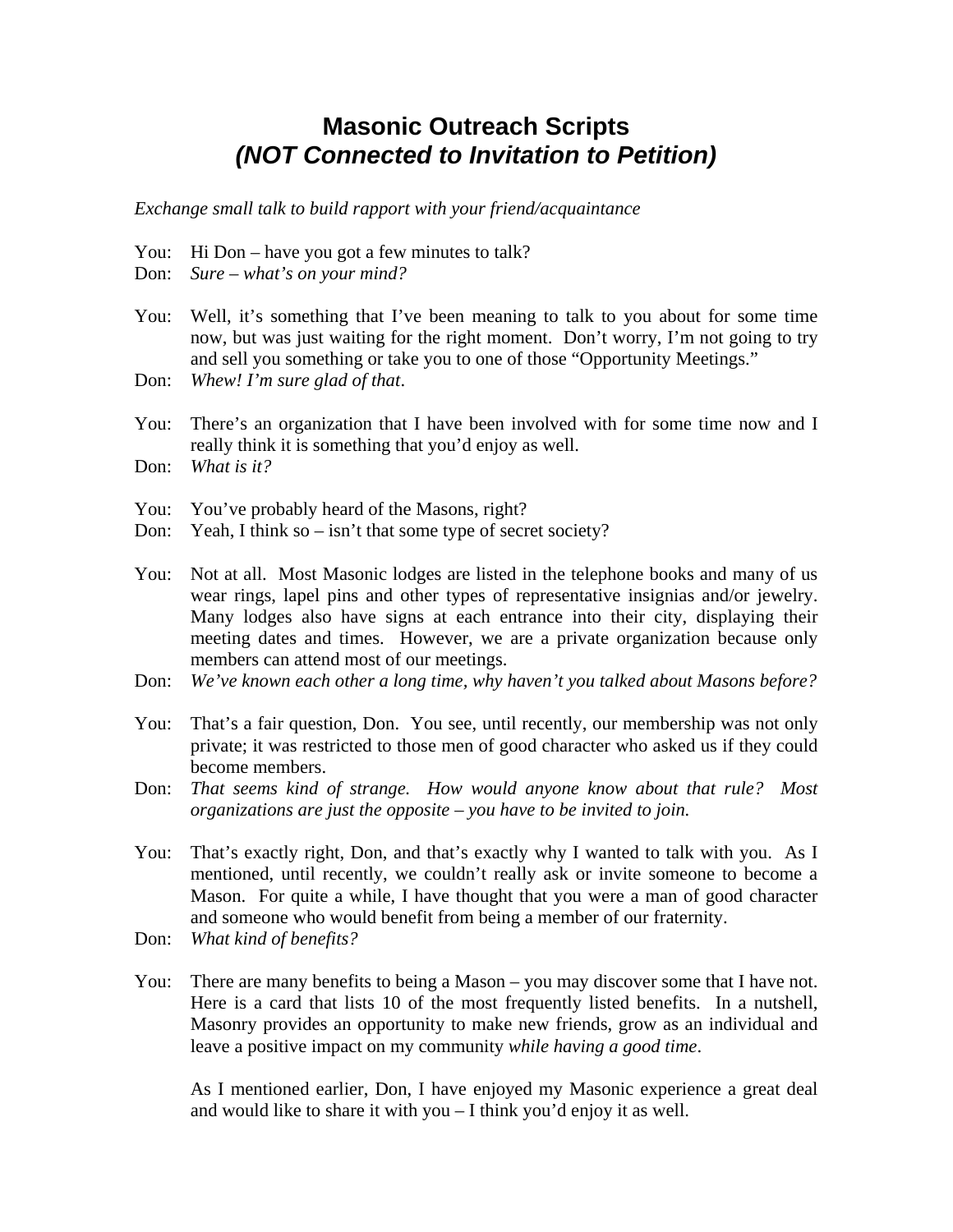*If he doesn't go for it at this point, leave the 10 Reasons card, a Petition and any other informational brochures you might have and ask him to take them home with him and look over. Then promise to call him back in a day or two AND DO IT.* 

KEY POINTS:

- Be yourself talk to him as your friend, not as a potential member.
- Think of mutual friends who are brothers and mention them in your conversation.
- Review the list of Frequently Asked Questions and the Top 10 Reasons to Become a Mason so that you can be prepared to answer his questions.
- Think of your own Masonic experiences and what Masonry has meant to you and relate it to him.
- Don't use Masonic jargon these references will likely have no meaning for him.
- Don't "…ask him to join your lodge." Instead, "…invite him to become a Mason."
- Don't say, "...you'd be a good Mason," or "...you'd be a good member." Instead, say "I think you'd really enjoy being a Mason."
- Talk about the benefits to him for joining, not benefits to the lodge.
- Again, be natural be yourself. Talk to him as your friend because that is the reason he will join, not because of what "he can do for your lodge." He will become a mason because he sees that the fraternity is meaningful to you and others, not because of what he can contribute.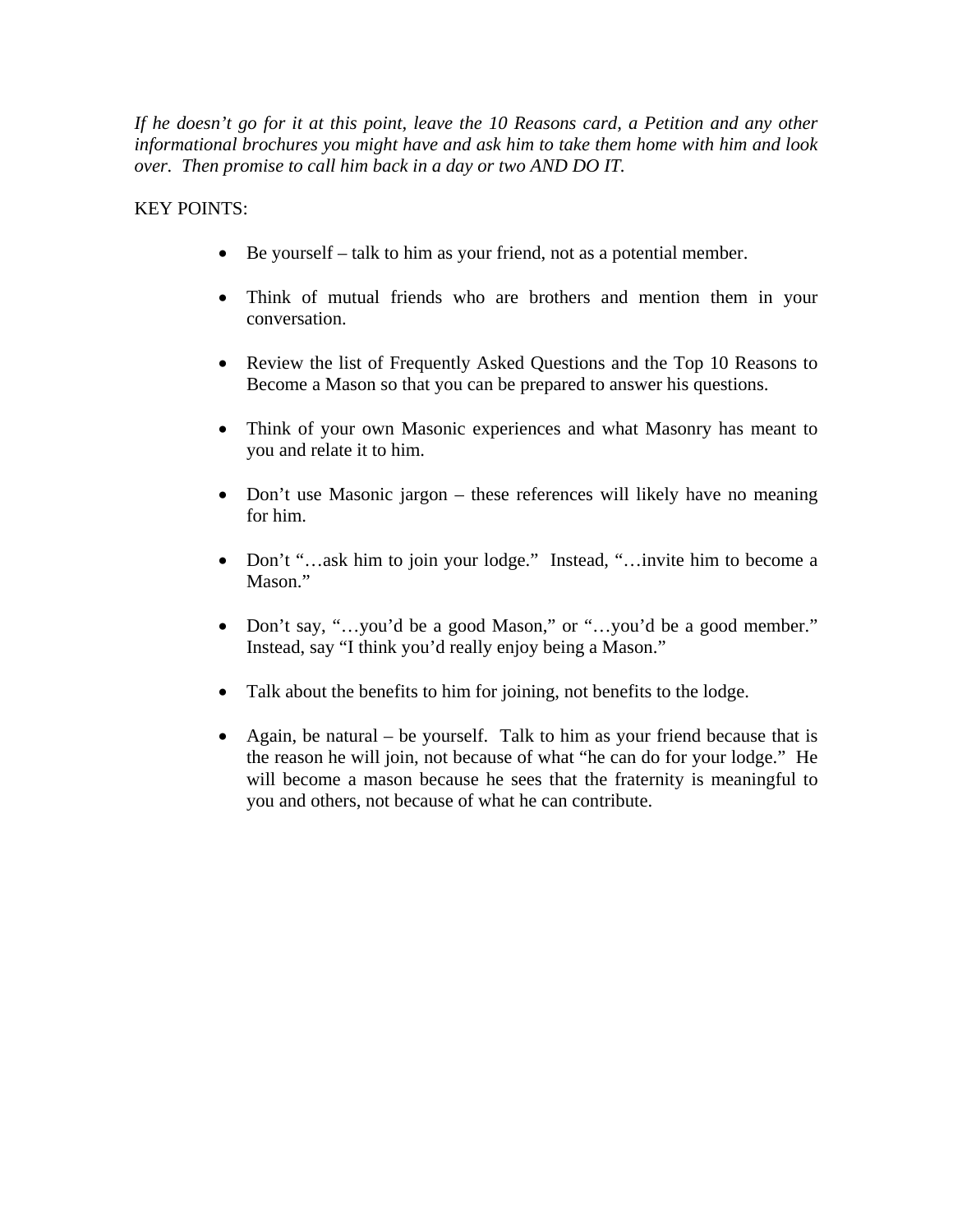# **Masonic Outreach Scripts**  *(After The Friend Has Been Elected To Receive An Invitation to Petition)*

*Exchange small talk to build rapport with your friend/acquaintance* 

- You: Hi Don have you got a few minutes to talk?
- Don: *Sure what's on your mind?*
- You: Well, it's something that I've been meaning to talk to you about for some time now, but was just waiting for the right moment. Don't worry, I'm not going to try and sell you something or take you to one of those "Opportunity Meetings."
- Don: *Whew! I'm sure glad of that*.
- You: There's an organization that I have been involved with for some time now and I really think it is something that you'd enjoy as well.
- Don: *What is it?*
- You: You've probably heard of the Masons, right?
- Don: Yeah, I think so isn't that some type of secret society?
- You: Not at all. Most Masonic lodges are listed in the telephone books and many of us wear rings, lapel pins and other types of representative insignias and/or jewelry. Many lodges also have signs at each entrance into their city, displaying their meeting dates and times. However, we are a private organization because only members can attend most of our meetings.
- Don: *We've known each other a long time, why haven't you talked about Masons before?*
- You: That's a fair question, Don. You see, until recently, our membership was not only private; it was restricted to those men of good character who asked us if they could become members.
- Don: *That seems kind of strange. How would anyone know about that rule? Most organizations are just the opposite – you have to be invited to join.*
- You: That's exactly right, Don, and that's exactly why I wanted to talk with you. As I mentioned, until recently, we couldn't really ask or invite someone to become a Mason. For quite a while, I have thought that you were a man of good character and someone who would benefit from being a member of our fraternity.

 We had a meeting the other night and I put forward your name as a person who would be a good member, but more importantly, someone who would benefit from what Masonry has to offer. The rest of the guys in my lodge agreed and voted to extend to you an invitation to become a Mason. You've probably received those credit card solicitations – you know the ones that say, "You're Pre-Approved?" Well, our invitation is like that in one respect in that you have basically been pre qualified for membership. However, our invitation is considerably more meaningful than any credit card you will ever need.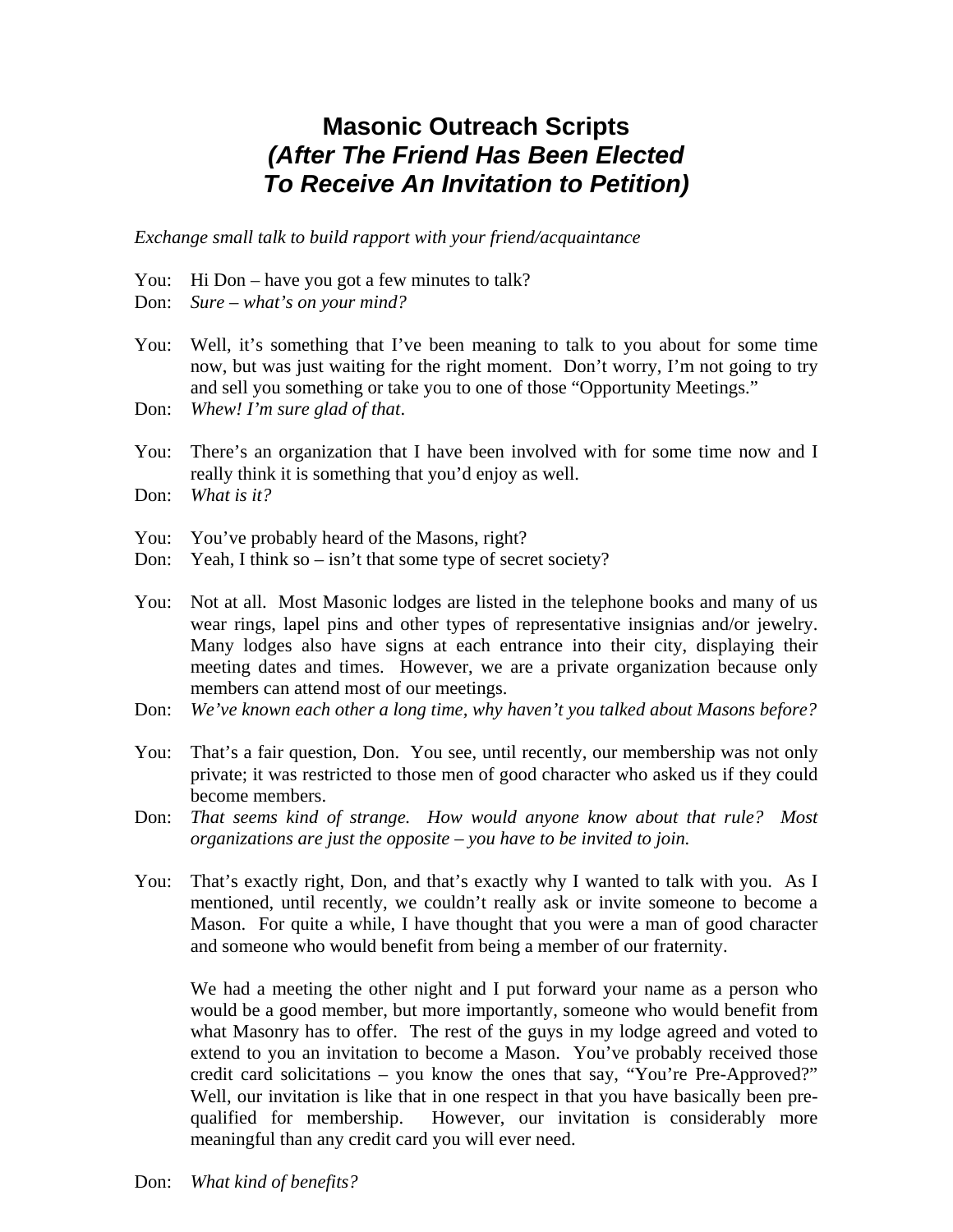You: There are many benefits to being a Mason – you may discover some that I have not. Here is a card that lists 10 of the most frequently listed benefits. In a nutshell, Masonry provides an opportunity to make new friends, grow as an individual and leave a positive impact on my community *while having a good time*.

 As I mentioned earlier, Don, I have enjoyed my Masonic experience a great deal and would like to share it with you – I think you'd enjoy it as well.

*If he doesn't go for it at this point, leave the 10 Reasons card, a Petition and any other informational brochures you might have and ask him to take them home with him and look over. Then promise to call him back in a day or two AND DO IT.* 

#### KEY POINTS:

- Be yourself talk to him as your friend, not as a potential member.
- Think of mutual friends who are brothers and mention them in your conversation.
- Review the list of Frequently Asked Questions and the Top 10 Reasons to Become a Mason so that you can be prepared to answer his questions.
- Think of your own Masonic experiences and what Masonry has meant to you and relate it to him.
- Don't use Masonic jargon these references will likely have no meaning for him.
- Don't "…ask him to join your lodge." Instead, "…invite him to become a Mason."
- Don't say, "...you'd be a good Mason," or "...you'd be a good member." Instead, say "I think you'd really enjoy being a Mason."
- Talk about the benefits to him for joining, not benefits to the lodge.
- Again, be natural be yourself. Talk to him as your friend because that is the reason he will join, not because of what "he can do for your lodge." He will become a mason because he sees that the fraternity is meaningful to you and others, not because of what he can contribute.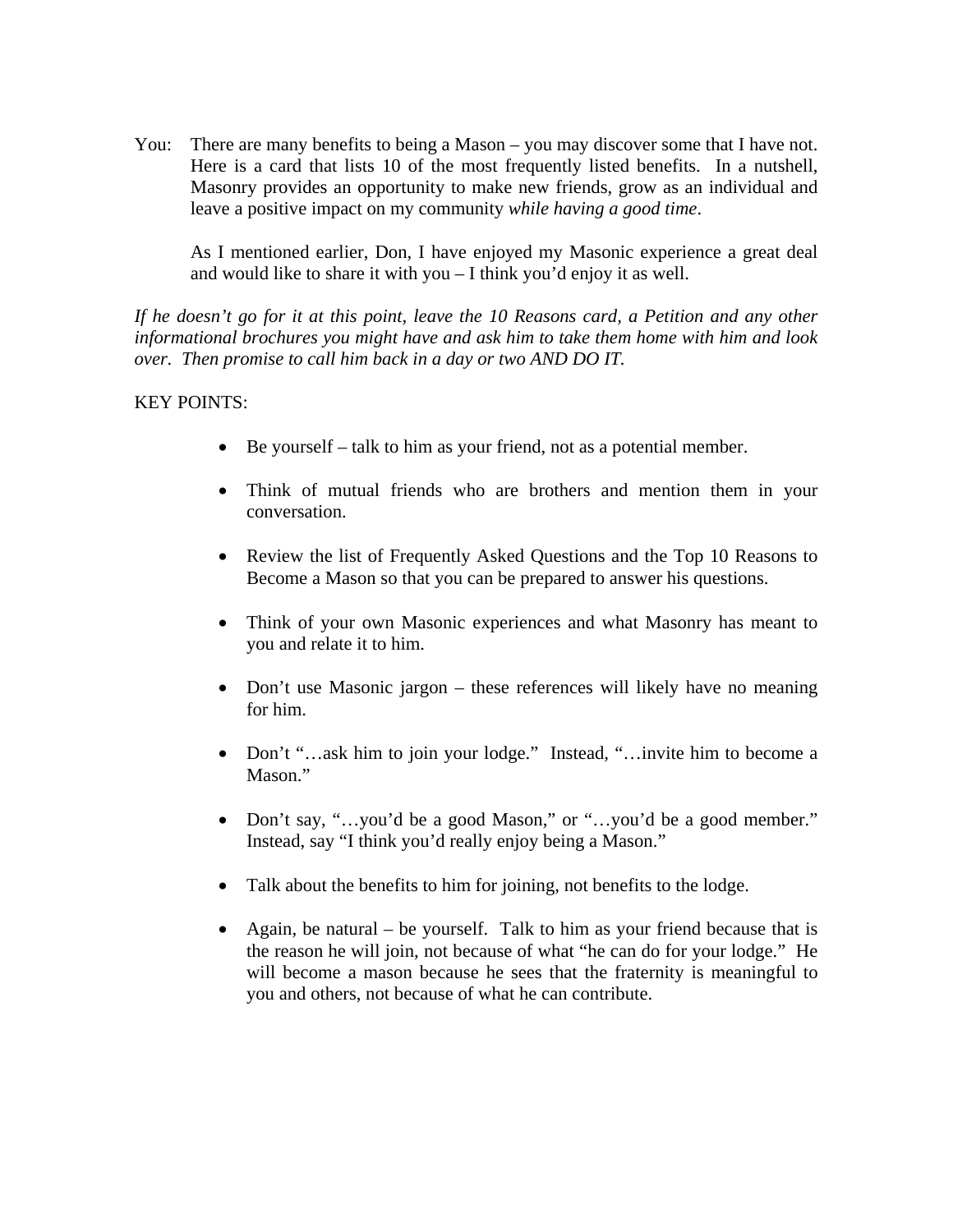## **Masonic Outreach Scripts**

# *Sample Language To Be Used In Invitational Letter or Greeting Card NOT Connected To Invitation To Petition*

#### Dear Don,

 You and I have known each other for some time now and there is something that I've always wanted to talk with you about. You may be aware that I am a member of the local Masonic lodge. Masonry has been a very important part of my life and it is something that I believe you would benefit from as well.

 The benefits that Masonry has to offer the individual, as well as the community, are too numerous to mention in this note, but I have enclosed a card which lists ten of the most frequently mentioned reasons why men have become and remained Masons. My name, email address and phone number are listed on the back panel, as are some web site addresses that can provide you with even more information about Freemasonry. Another brochure is also enclosed which provides even more information.

 Don, becoming a Mason is one of the best things I have ever done. The men that I have met through Masonry are some of my closest and dearest friends and among the most important people in my life, outside of my family. Masonry is not for everyone, but I truly believe that you would get a lot out of Masonic membership, as have I. Only men of good character are accepted into our fraternity and you certainly fit that description.

 As I mentioned earlier, my Masonic experiences have been among the best times of my life. I would like to share that with you. Please look over the information enclosed with this letter and give me a call or email at your convenience.

Thanks, I look forward to talking with you personally about Freemasonry.

Sincerely,

#### Joe Mason

PS. Is Masonry for you? I don't know, but I can truly say that Masonry has provided an opportunity for me to make new friends, grow as an individual and leave a positive impact on my community *while having a good time*.